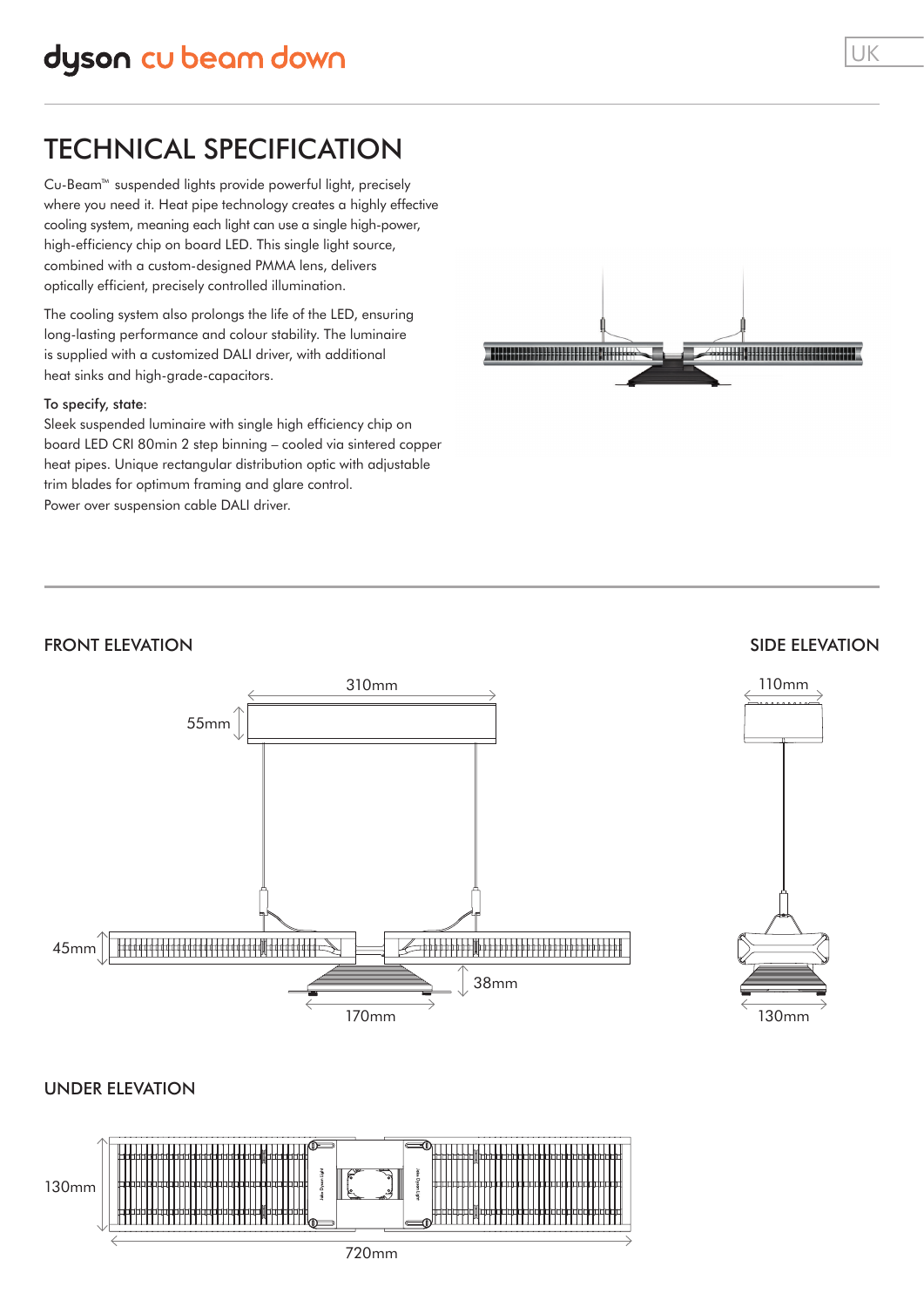## DRIVER BOX



240mm





# BRACKETS, CABLE GRABS AND DUAL-PURPOSE CABLE

TRIM BLADES